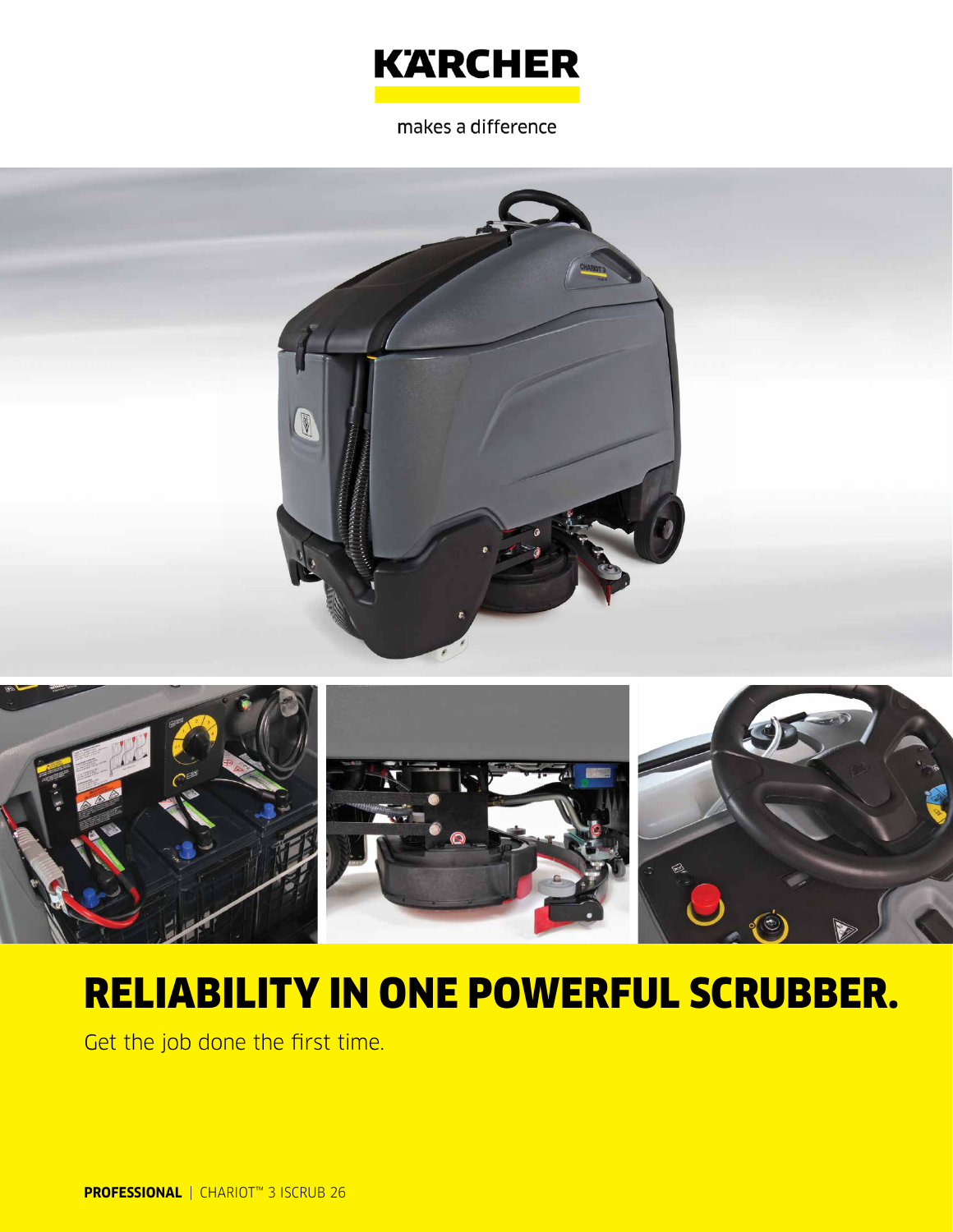# **Double Your Scrubbing Productivity.**

Imagine the money you will save when you double your scrubbing productivity with the Chariot™ 3 iScrub 26! When compared to a walk-behind-scrubber the Chariot<sup>™</sup> 3 is twice as productive. What is even better – the Chariot™ will not cost you a penny more than the traditional scrubber you are using now. This is the next-generation of stand-on cleaning equipment developed from our years of expertise as the innovators of the stand-on cleaning segment. Chariot™ 3 is the 3rd-generation Chariot™ stand-on automatic-scrubber and it features a 26 inch scrub pad width.





### **1 A change of pace**

■ Six cleaning modes including EcoMode and EcoMode Plus.

# **2 Productivity**

- On-board charging available for simple operation.
- Lithium battery has a very long life, and comes with a 5-year unlimited cycle life warranty. Battery can be opportunity charged without affecting the battery's life.

#### **3 Easy to maintain**

- Hygienic tank system for recovery solution tank.
- Auto-adjust squeegee
- Maintenance friendly scrub deck

#### **4 Simple to use**

- Optional chemical metering system with adjustable dilution rate.
- Clear, simple control panel significantly reduces training time and produces more consistent results
- Full circle visibility for operator safety
- Easy to transport around the building and fits through a standard door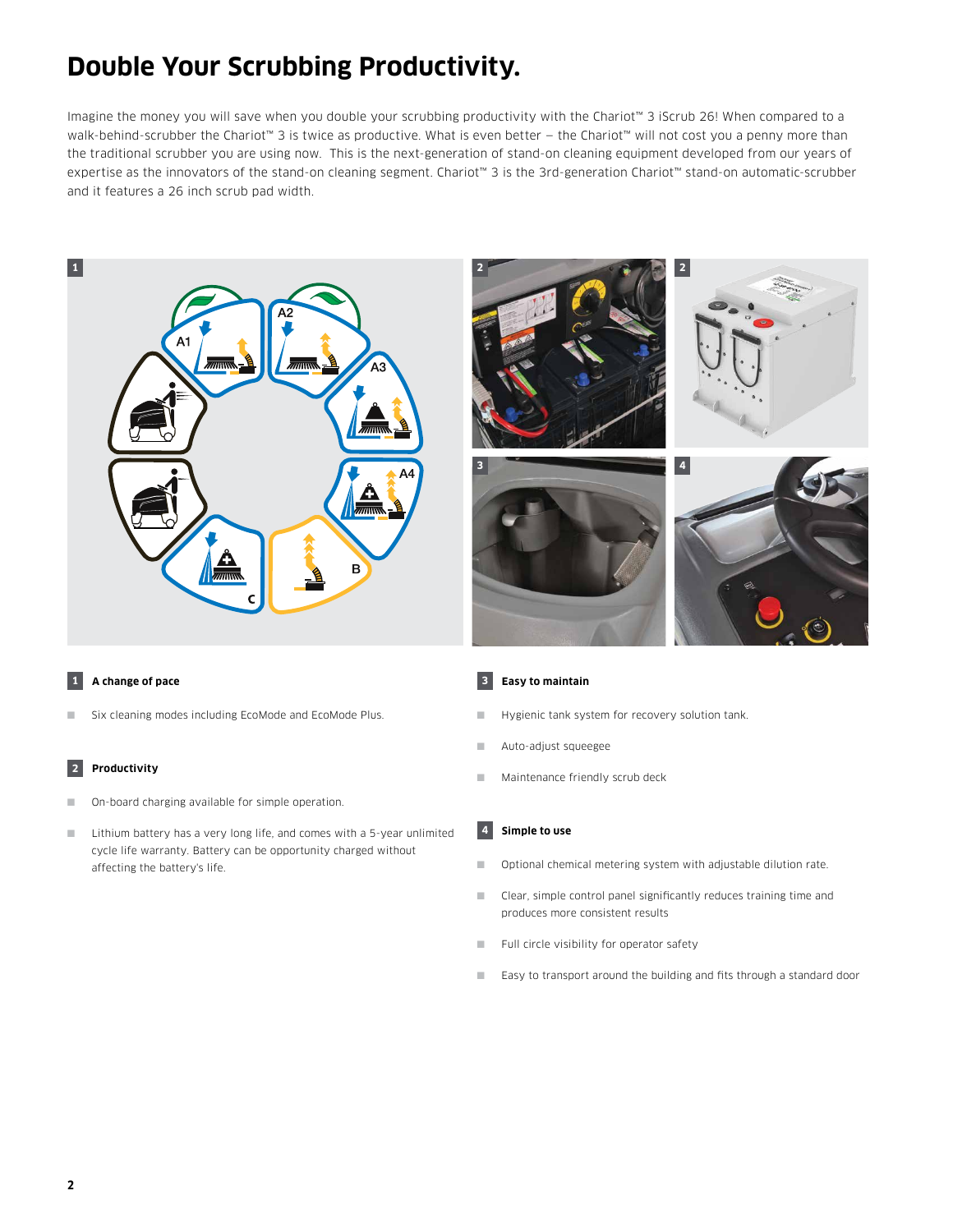# **Technical data and equipment.**

|                                 |                     | <b>CHARIOT™ 3 ISCRUB 26</b>                      |
|---------------------------------|---------------------|--------------------------------------------------|
| <b>TECHNICAL SPECIFICATIONS</b> |                     |                                                  |
| Productivity (practical)        | ft <sup>2</sup> /hr | 27,639                                           |
| <b>Cleaning path</b>            | in                  | 26                                               |
| Solution/recovery capacity      | gal                 | 25/27                                            |
| Vacuum                          | hp                  | 0.63                                             |
| <b>Water lift</b>               | in of water         | 47.3                                             |
| <b>Electrical system</b>        |                     | 36V 3x12V 205 Ah or 225 Ah, 36V 3x12V 234 Ah AGM |
| <b>Operating noise level</b>    | dBA                 | 66                                               |
| Climbing ability- maximum slope | % grade             | 10                                               |
| Max. working speed              | $mph$ 3.0           |                                                  |
| <b>Transport speed</b>          | $mph$ 4.1           |                                                  |
| Minimum turning radius          | ft                  | 2.5                                              |
| Weight with batteries           | lbs                 | 825                                              |
| Dimensions (L x W x H)          | in                  | 56.5 x 33 x 50                                   |

#### **EQUIPMENT**

| Order No.   | <b>Description</b>                                                                                    |
|-------------|-------------------------------------------------------------------------------------------------------|
| 1.008-074.0 | Chariot™ 3 iScrub 26, brush scrub deck, 36V/225 Ah batteries, shelf charger                           |
| 1.008-076.0 | Chariot™ 3 iScrub 26, brush scrub deck, 36V/234 Ah AGM batteries, shelf charger                       |
| 1.008-102.0 | Chariot™ 3 iScrub 26, pad driver, 36V/225 Ah batteries, shelf charger                                 |
| 1.008-104.0 | Chariot™ 3 iScrub 26, pad driver, 36V/234 Ah AGM batteries, shelf charger                             |
| 1.008-147.0 | Chariot™ 3 iScrub 26, pad driver, 36V Lithium batteries, shelf charger                                |
| 1.008-077.0 | Chariot™ 3 iScrub 26, brush scrub deck, 36V/225 Ah batteries, on-board charger                        |
| 1.008-079.0 | Chariot™ 3 iScrub 26, brush scrub deck, 36V/234 Ah AGM batteries, on-board charger                    |
| 1.008-105.0 | Chariot™ 3 iScrub 26, pad driver, 36V/225 Ah batteries, on-board charger                              |
| 1.008-107.0 | Chariot™ 3 iScrub 26, pad driver, 36V/234 Ah AGM batteries, on-board charger                          |
| 1.008-109.0 | Chariot™ 3 iScrub 26, pad driver, 36V/225 Ah batteries, shelf charger, chemical metering              |
| 1.008-111.0 | Chariot™ 3 iScrub 26, pad driver, 36V/234 AGM Ah batteries, shelf charger, chemical metering          |
| 1.008-087.0 | Chariot™ 3 iScrub 26, brush scrub deck, 36V/234 AGM Ah batteries, on-board charger, chemical metering |
| 1.008-112.0 | Chariot™ 3 iScrub 26, pad driver, 36V/225 Ah batteries, on-board charger, chemical metering           |
| 1.008-114.0 | Chariot™ 3 iScrub 26, pad driver, 36V/234 AGM Ah batteries, on-board charger, chemical metering       |
|             |                                                                                                       |

#### **ACCESSORIES**

| Order No. | <b>Description</b>                                                               |
|-----------|----------------------------------------------------------------------------------|
|           | $\Box$ 8.600-021.0 Pad Driver for Chariot <sup>**</sup> 3 iScrub 26 (2 required) |
|           | $\Box$ 8.600-022.0 Polypropylene brush (2 required)                              |
|           | $\Box$ 8.600-023.0 Nylon brush (2 required)                                      |
|           | $\Box$ 8.600-024.0 Mild grit brush (2 required)                                  |

#### **CHARIOT™ 3 ISCRUB 26 AND CHARIOT™ 3 ISCRUB 26 SP PRODUCTIVITY PACKS**

| Order No. | Description                                                                                           |
|-----------|-------------------------------------------------------------------------------------------------------|
|           | $\Box$ 8.636-805.0 225 Ah exchange system                                                             |
|           | □ 8.639-254.0 Chariot™ 3 Battery Cart without Batteries or Cable (includes the cart and the lock kit) |
|           | $\Box$ 8.636-806.0 234 Ah AGM exchange system                                                         |
|           | □ 8.637-321.0 Battery Exchange Lock Kit                                                               |
|           |                                                                                                       |

# **SERVICES**

| JLIVILLJ                 |                                                        |  |  |
|--------------------------|--------------------------------------------------------|--|--|
| Order No.                | <b>Description</b>                                     |  |  |
|                          | $\Box$ 7.000-270.0 Fleet one year premium subscription |  |  |
| Included $\Box$ Optional |                                                        |  |  |